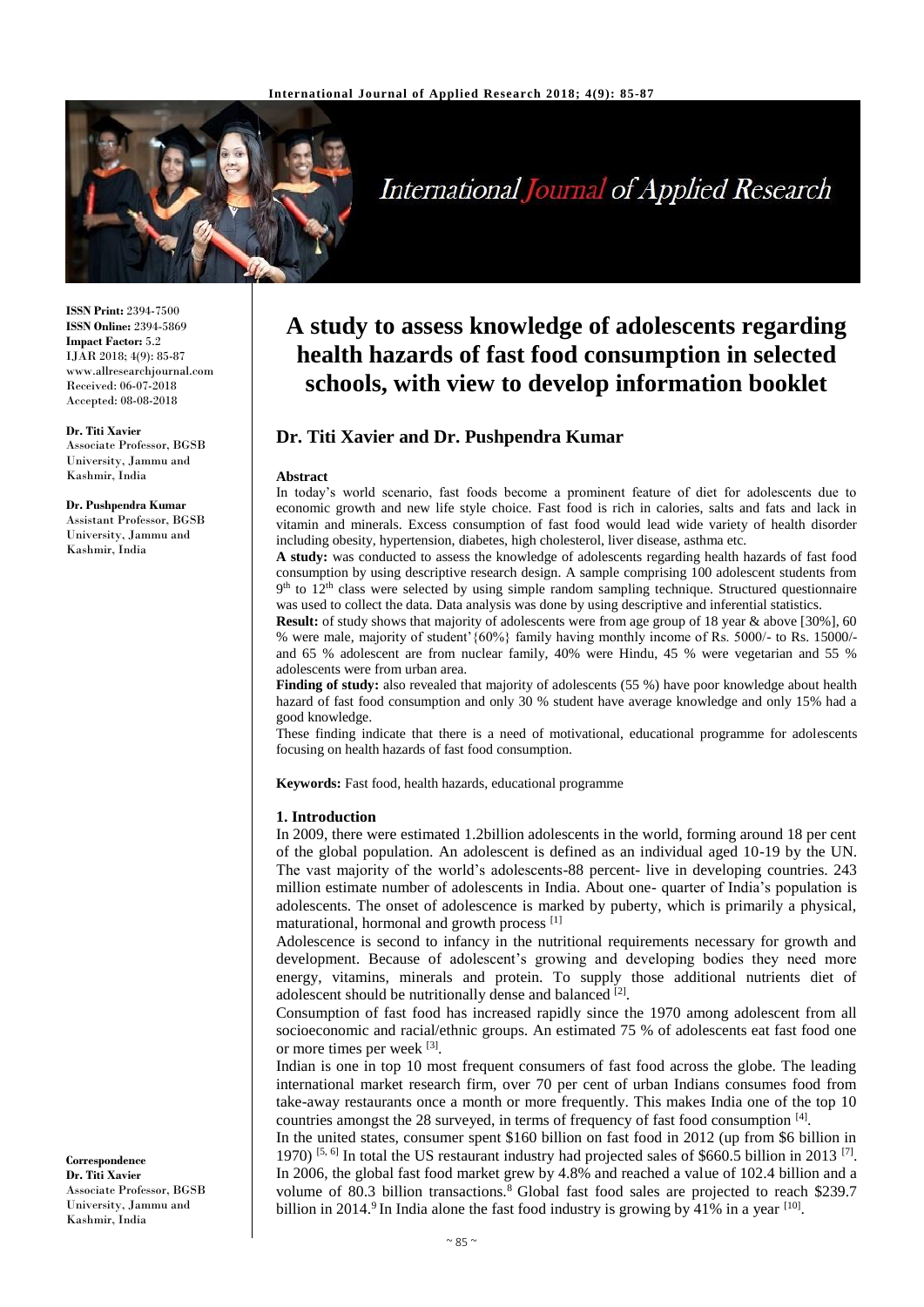Eating frequent fast food causes teens and young adults to gain more weigh and they face an increased risk of developing obesity. The incidence of child obesity has more than tripled in the past 30 years. The prevalence of obesity among adolescents age between 12 to 19 year has been increased from 5.0 % to 18.1 %. Obesity is the result of caloric imbalance. Childhood obesity has both immediate and log-term health impacts [11].

Globally fast food market grew by 4.8 % and reached a value of 102.4 billion and a volume of 80.3 billion transactions. In America adolescents aged between 11-18 years visit fast food outlets average of twice a week and by 14 years of age, 32% of adolescent girls, 52% of boys consume three or more servings of sweetened soft drinks daily. In India fast food industry is growing by 41% in a year [12] .

The consumer spending rate on processed food had increased at an average rate of 7.6 % annually during the years 2008 to 2010 and this was expected to continue as the consumer expense would rise with an average of around 8.6 % till the year 2012. 30 % of children aged 2-19 years are considered overweight or obese and has been estimated that 1 in 3 children born in the year 2000 will develop diabetes in their lifetime over the past 3 decades the childhood obesity rate has more doubled for pre-school children aged 2-5 years and ad adolescents aged 12-19 years and it has more tripled for children aged 6-11 years [13].

In India nearly 250 million adolescents are obese and experts blame the marketing muscle of fast food chains and quick-serve restaurants for tit. The number of overweight and obese children in Delhi has increased from 16% in 2002 to 24 % in 2007. A study was conducted to find the reason for consumption of junk food on 15,872 students from New Delhi, Mumbai, Agra, Jaipur and Allahabad reveals that 73 % children eat junk food because of taste, 68 % are tempted by the advertisement, and 63 % children eat snacks while watching television. There is a substantial link between being overweight and obese in childhood and body weight in later life. Fast food is a primary reason for obesity in India, especially among adolescents [14].

As an investigator witnessed many children having more choice or taste towards fast food when compared to healthy food being unaware of the harmful effect of these yummy items they choose. Being an investigator would like to assess the knowledge of high school students regarding health hazards of fast food consumption and update their level of knowledge by providing information booklet.

## **2. Objectives of the Study**

The study was conducted to

- 1. To assess the knowledge of student regarding health hazard of fast food consumption.
- 2. To find out the association between knowledge with selected demographic variables of the study.
- 3. To develop and distribute information booklet.

## **Assumption**

- Adolescents may have some knowledge about health hazards of fast food consumption.
- Information booklet may enhance the knowledge of adolescents regarding health hazards of fast food consumption.

#### **Hypothesis**

 $H<sub>1</sub>$ :- there will be significant association between knowledge with selected demographic variables of the study.

#### **Delimitation**

The study is limited to  $9<sup>th</sup>$  to  $12<sup>th</sup>$  Class, 100 adolescent students.

#### **3. Materials and Methods**

Non-experimental descriptive research design was used and descriptive survey approach was adopted to study the knowledge of adolescence. The study comprised of Total sample of 100 adolescent students from  $9<sup>th</sup>$  to 12<sup>th</sup> Class. Samples were selected by Simple random sampling technique. According to the nature of problem and to accomplish the purpose of the study structured questionnaire were prepared focusing on knowledge of health hazard of fast food consumption. Validity was ensured by test- retest method. Suggestions from the experts were incorporated in the tools used for collecting the data. Both descriptive and inferential statistics were used to analyze the data.

#### **4. Results**

| <b>Table 1:</b> Distribution of demographic characteristics according to |
|--------------------------------------------------------------------------|
| frequency and percentage:- $N = 100$                                     |

| Demographic variable      | Frequency       | Percentage (%)  |
|---------------------------|-----------------|-----------------|
| Age in year               |                 |                 |
| $12 - 13$                 | 25              | 25              |
| $14-15$                   | 20              | 20              |
| 16-17                     | 25              | 25              |
| 18 & above                | 30              | 30              |
| Gender:-                  |                 |                 |
| Male                      | 60              | 60              |
| Female                    | 40              | 40              |
| Class:-                   |                 |                 |
| <b>9th</b>                | 15              | 15              |
| 10 <sup>th</sup>          | $\overline{25}$ | 25              |
| 11 <sup>th</sup>          | 20              | 20              |
| 12 <sup>th</sup>          | 40              | 40              |
| Family income (per month) |                 |                 |
| Below 5000                | 25              | 25              |
| 5001-10000                | 30              | 30              |
| 10001-15000               | 30              | 30              |
| <b>Above 15000</b>        | 15              | 15              |
| Type of family:-          |                 |                 |
| Nuclear family            | 65              | 65              |
| Joint family              | $\overline{35}$ | $\overline{35}$ |
| Religion:-                |                 |                 |
| Hindu                     | 40              | 40              |
| Muslim                    | 25              | 25              |
| Christian                 | 15              | 15              |
| Sikh                      | 10              | 10              |
| Food habit:-              |                 |                 |
| Vegetarian                | 45              | 45              |
| Non-vegetarian            | 25              | 25              |
| Mixed                     | 30              | 30              |
| Residential Area:-        |                 |                 |
| Urban                     | $\overline{55}$ | $\overline{55}$ |
| Rural                     | 45              | 45              |

Table No. 1 shows that majority of adolescents belong from age group of 18 year [30%] and 60 % belong to a family having monthly income of Rs. 5000/- to Rs. 15000/- and 65 % adolescent are from nuclear family, 40% are Hindu, 45 %are vegetarian and 55 % adolescents are from urban area.